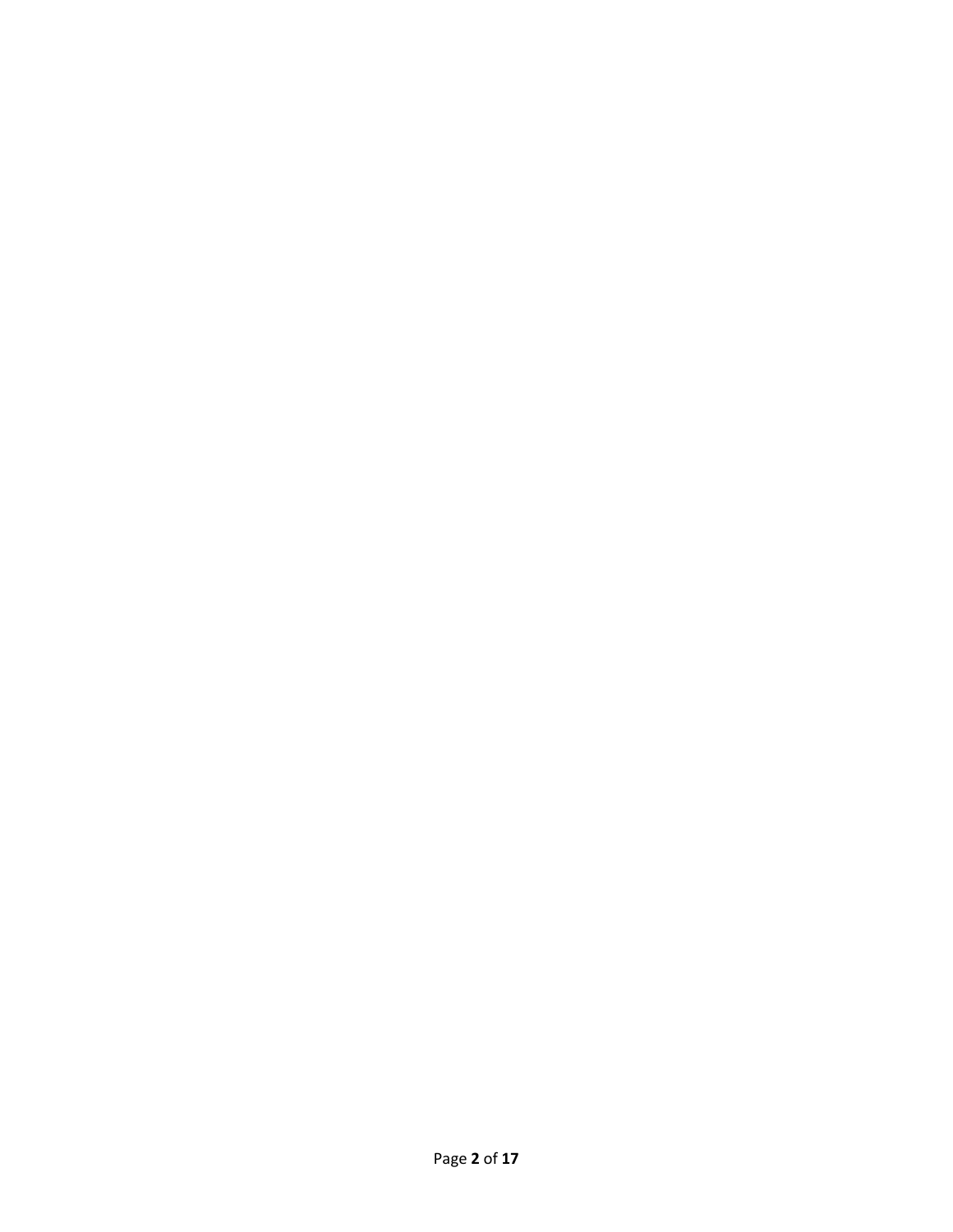## **TABLE OF CONTENTS**

| $\mathbf{L}$ | <b>PREFACE</b>                      | 3              |
|--------------|-------------------------------------|----------------|
| II.          | <b>SAFETY NOTICES</b>               | $\overline{4}$ |
| III.         | <b>SAFETY GUIDELINES</b>            | 9              |
| IV.          | <b>EMI &amp; RFI INFORMATION</b>    | 14             |
| V.           | <b>PARTS</b>                        | 15             |
| VI.          | <b>OPERATION</b>                    | 19             |
| VII.         | BATTERIES & CHARGING                | 20             |
| VIII.        | <b>INSPECTION &amp; MAINTENANCE</b> | 22             |
| IX.          | <b>BASIC TROUBLESHOOTING</b>        | 26             |
| Χ.           | <b>SPECIFICATIONS</b>               | 27             |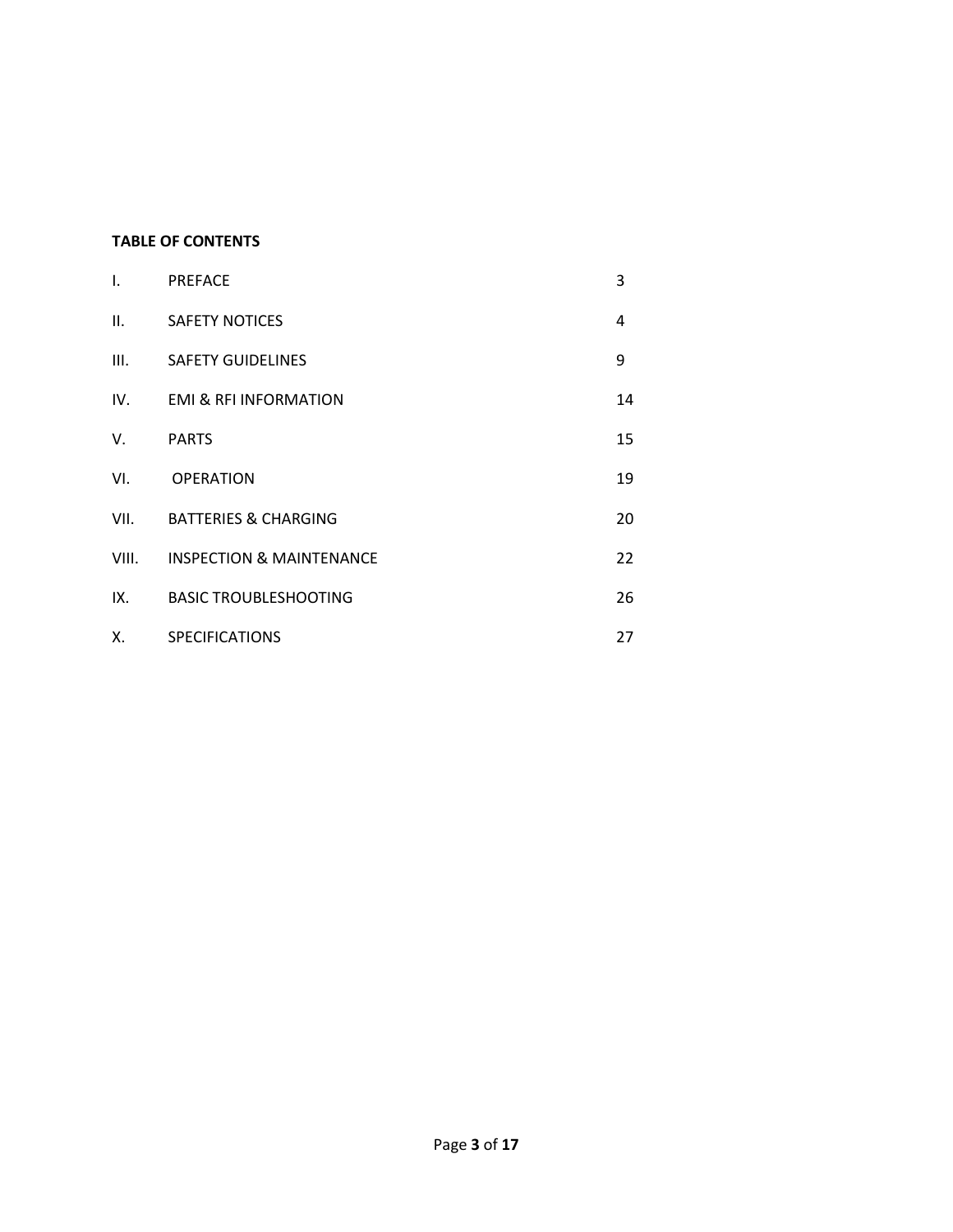# **EW-18 PREFACE**

Please read this Owner's Manual before operating your scooter for the first time. Improper use or unfamiliarity of the scooter may result in harm, injury, or traffic Accidents.

This Owner's Manual includes operation instructions, assembly instructions, and best Practices to ensure maximum use from your scooter.

The symbols used throughout this Owner's Manual are explained below. Read Carefully, and fully understand the sections marked with these symbols:

WARNING – Improper use could lead to death, serious injury, hazardous Conditions or product malfunction.

ATTENTION – Improper use could lead to injury and/or damage to your Scooter.

SUGGESTION – Follow these instructions for best practices, and to keep Your scooter in prime operating order.

This Owner's Manual includes a repair maintenance record chart and warranty. Please Keep it in a safe place, or with the scooter.

If someone else uses the scooter, please provide a copy of the Owner's Manual for Their consideration.

This Owner's Manual is composed from the product design and specifications at the Time of publication. As designs change, some illustrations and pictures in the manual may not correspond to the scooter that you purchased. We reserve the right to make design modifications.

The manufacturer disclaims all responsibilities for any personal injury or property damage which may occur as a result of improper or unsafe use of this product.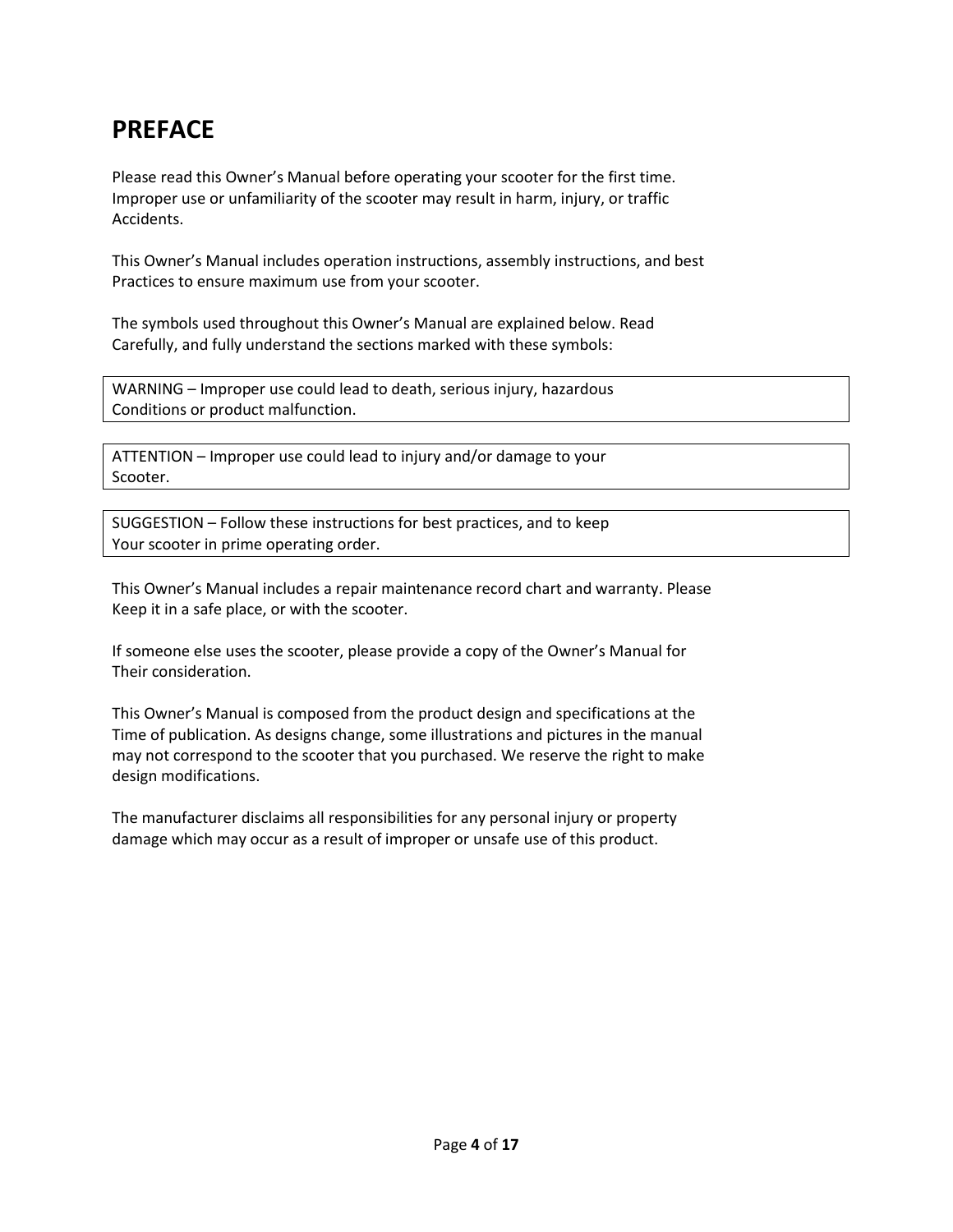# **EW-18 II. SAFETY NOTICES**

Read and follow the information in the owner's manual.

- Fully charge the battery after every trip and prior to using the scooter. If you do not frequently use the scooter fully charge the batteries every two weeks to prevent battery failure.
- If the battery gauge drops to red, charge the scooter as soon as possible. Completely discharging the batteries may damage the batteries, or shorten the expected life of the batteries.
- Batteries contain lead and lead compounds. Wear proper safety attire when handling batteries.
- Only use sealed lead acid batteries in this product.
- Keep metal objects away from the battery terminals, electric shock may occur.
- Always replace all batteries at the same time for optimum performance.
- Always make sure the power is turned off when getting in and out of the scooter.
- To ensure the user's familiarity with the scooter's operation, practice driving at low speeds in a spacious hazard-free area traveling forward, backward, left, right, decelerating, maneuvering up inclines, and down inclines.
- Avoid unnecessary movement of the scooter.
- Never reach, lean or bend when driving your scooter.
- For adults only (ages 18+) 12. Product shall not be modified from the manufacturer's original design and configuration and should not be operated with any modifications made to the product or its components.
- When powering on the scooter, ensure the throttle is in the neutral position and one hand is on the brake lever with the brake engaged.
- Product shall not be operated to perform racing, stunt riding, jumps, spin-outs, donuts, or other maneuvers, which may cause loss of control, or may cause uncontrolled operator or scooter actions or reactions, as such activities are likely to result in possible injury to the operator or bystanders.
- Prior to each cycle of operation, an owner shall perform the preoperational checks specified by the manufacturer, and further verify
- Smooth throttle operation and positive return of the throttle linkage to a closed throttle position;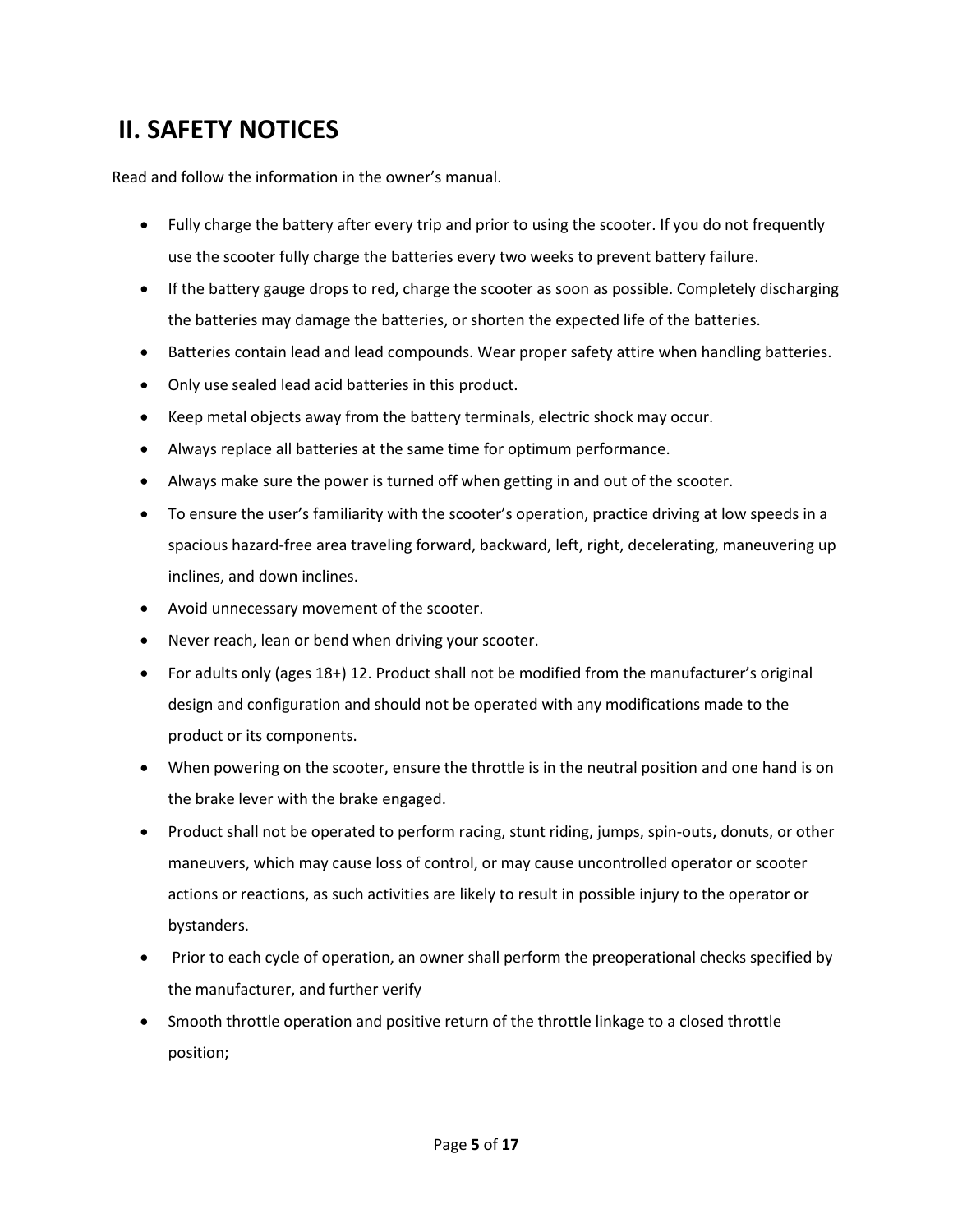- **EW-18**  That the throttle stop operates properly and that the throttle cable or other linkages be adjusted properly;
	- That the steering linkage is adjusted and operates properly;
	- That the motor key switch is properly functioning;
	- That all guards and pads originally supplied by the manufacturer are in proper place on the scooter an in serviceable condition;
	- That the area that the scooter is to be operated in is safe and suitable for scooter operation;
	- That, on those scooters equipped with restraints, such restraints are in good condition, functioning properly, and used appropriately;
	- That the braking system on the scooter is functioning properly;
	- That all safety labels are in place and understood by the operator;
	- That any and all axle guards, chain guards, torque converter covers, or other covers or guards supplied by the manufacturer are in place and in serviceable condition;
	- That tires are in good condition, inflated properly, and have sufficient tread remaining; and
	- That all fasteners are in place and tightened properly.
	- No person shall allow hands, feet, hair, body parts, clothing, or similar articles to come in contact with moving parts of the scooter, wheels or drive train.
	- Do not operate your scooter if hair, clothing, or other articles can extend past the scooter seat back or under the scooter's wheels.
	- Do not operate your scooter while smoking.
	- The owner shall provide continuous supervision during scooter use.
	- Scooter shall operate only on recommended surfaces or terrain.
	- Scooter shall not be operated on roads, streets, highways, or at any other location where road vehicles are intended to travel.
	- Scooter shall be operated only with adequate lighting and under conditions of suitable visibility.
	- Scooter shall be used by the operator only, passengers are not permitted.
	- Scooter operators always shall use appropriate protective clothing, including but not limited to a helmet and eye protection, with appropriate certification, and any other equipment recommended by the scooter manufacturer.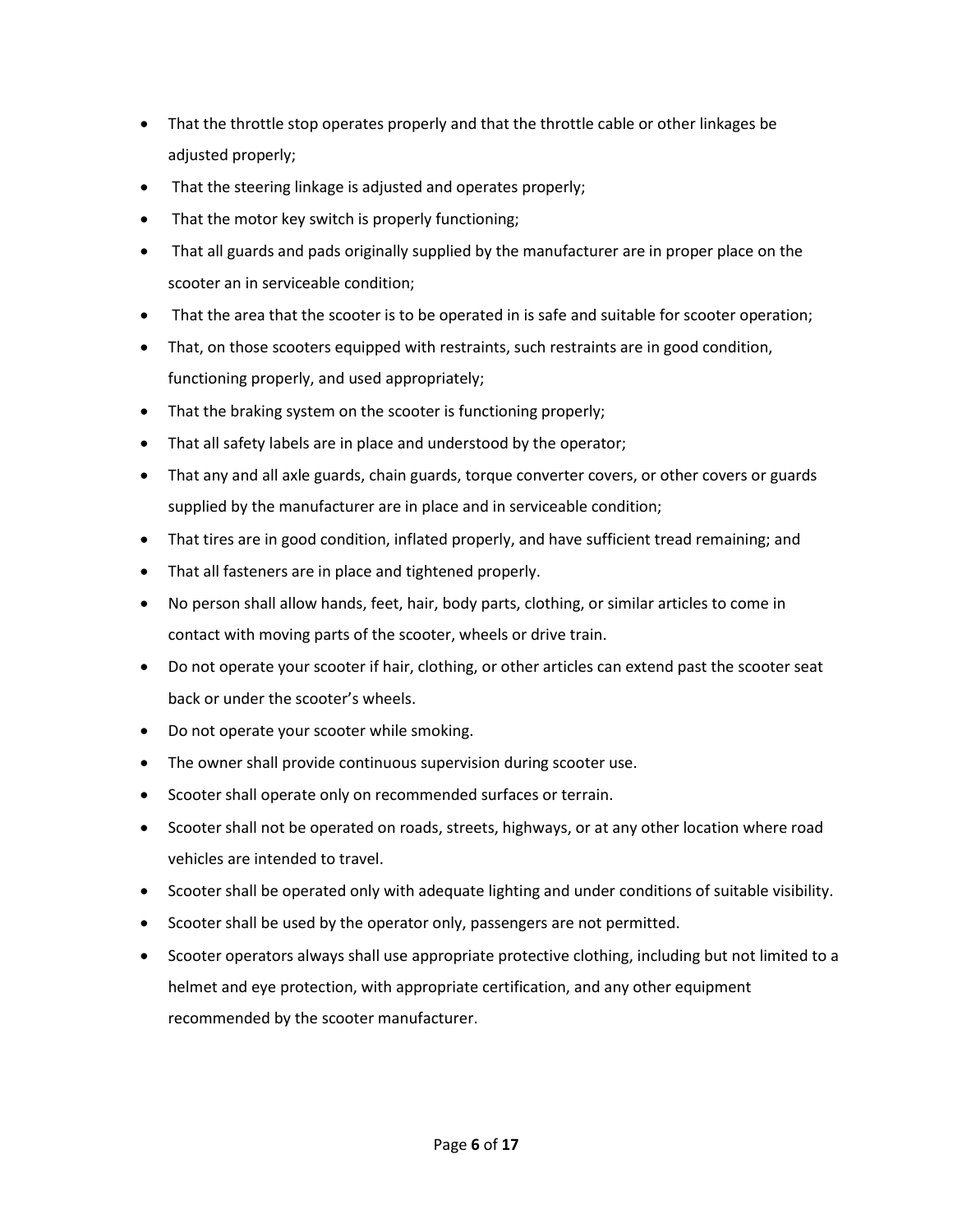- **EW-18**  No operator shall contact any portion of the motor, wheels, or drive train for any purpose including maintenance until the scooter is turned off, the key is removed, and parts have allowed cooling, and the scooter is in a stable and stationary position.
	- Where a manufacturer equips its scooters with restraints, the use of the restraints shall be in accordance with, and limited to, the manufacturer's guidelines.
	- Scooter components shall be maintained and repaired in accordance with the manufacturer's specifications and utilizing only the manufacturer's authorized replacement parts with installation performed by dealers or other skilled persons.
	- Scooters shall not be modified from the manufacturer's original design and configuration.
	- The owner shall allow the use and operation of the unit after a demonstration that such operators can understand and operate all components of the unit before use.
	- Operators shall adhere to all manufacturer's recommendations and instructions, as well as comply with all laws and ordinances.
	- Owners are encouraged to highlight their scooter using lighting, reflectors, and for low-riding units, signal flags on flexible poles.
	- Avoid sharp bumps, drainage grates, and sudden surface changes.
	- Avoid streets and surfaces with water, sand, gravel, dirt, leaves, and other debris. Wet weather impairs traction, braking and visibility.
	- Avoid exposure to moisture, standing water, rain, snow, ice or salt when possible.
	- Always wear shoes when operating the scooter.
	- Never use near motor vehicles.
	- Do not ride your scooter at night.
	- User should keep their weight forward on the deck while operating.
	- Be cautious when operating in reverse, and watch for obstacles that may cause you to lose balance or stability.
	- Familiarize yourself with the braking of the scooter. Sudden stops may cause your weight to shift forward quickly or unexpectedly.
	- Familiarize yourself with the throttle and acceleration of the scooter. When starting out, slowly engage the throttle until you are comfortable with its operation.
	- Do not use the scooter while it is charging.
	- Be sure to lock the hand brake in the engaged position when not in use.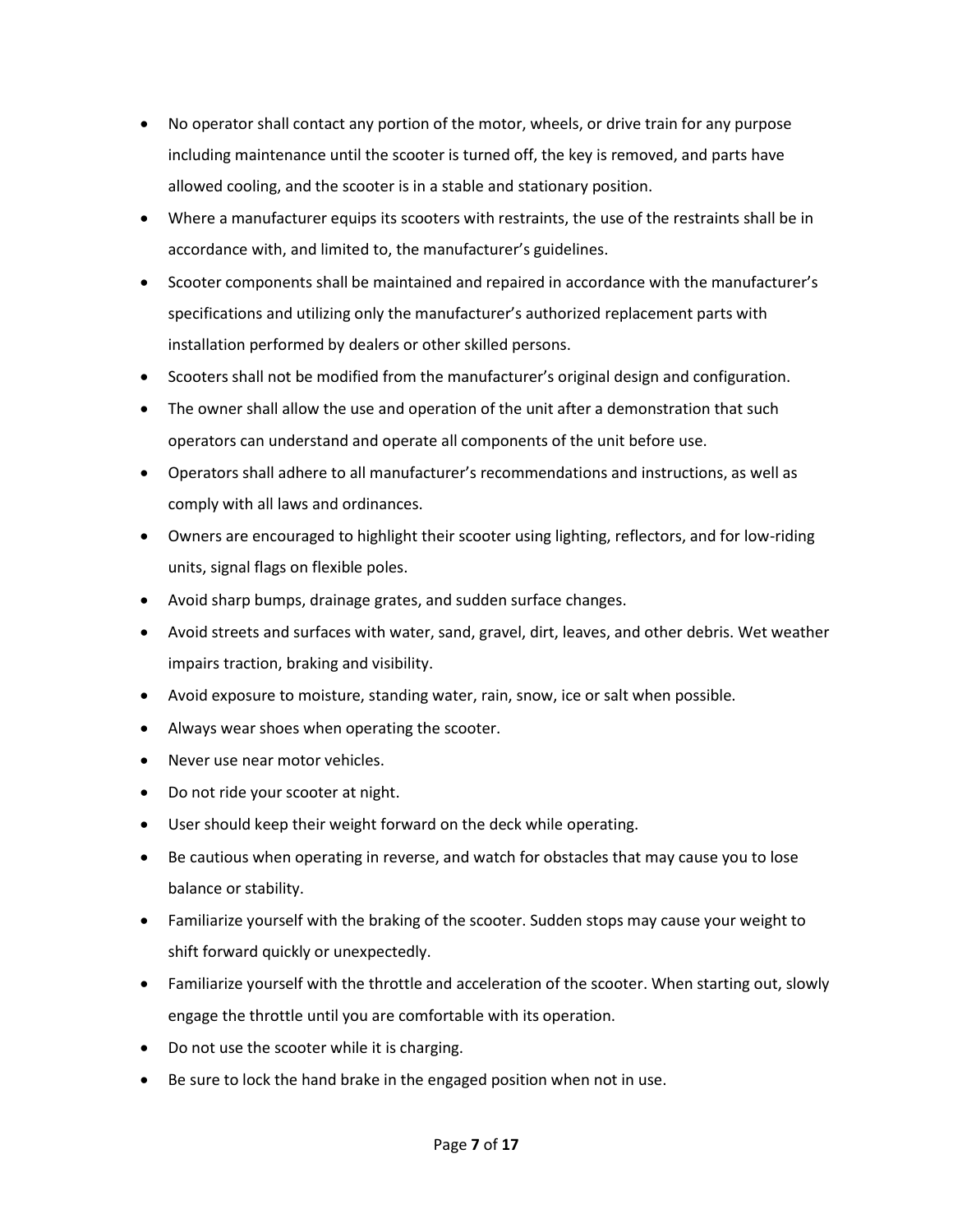- **EW-18**  For outdoor use only, not for indoor use. Product has rubber tires which can damage indoor floor surfaces.
	- Persons with the following conditions shall not ride in or operate the scooter:
		- o Those with heart conditions;
		- o Pregnant women;
		- $\circ$  Persons with head, back, or neck ailments, or prior surgeries to those areas of the body; and
		- $\circ$  Persons with any mental or physical conditions, which my make them susceptible to injury or impair their physical dexterity or mental capabilities to recognize, understand, and perform all of the safety instructions, and to be able to assume the hazards inherent in scooter use.
	- Scooter shall not be used to:
		- o Transport a passenger;
		- o Transport materials or equipment
		- o Transport animals.
	- Store in a clean and dry condition.
	- Do not remove the anti-tip wheels.
	- Keep your feet on the foot board at all times during operation.
	- Do not connect an extension cord to the battery charger.
	- Disassembling the controller, motor, or charger by anyone other than an authorized Drive Medical service agent is prohibited, and voids any applicable warranty.
	- Do not operate your scooter when you are tired, or after consuming alcohol.
	- Be cautious when driving your scooter in busy areas.
	- Under no circumstances should the scooter be used as a seat in a motor vehicle.
	- Do not attempt to lift your scooter by any parts other than the frame.
	- If you will be seated in your scooter for an extended period of time, power off the scooter. This will prevent inadvertent movement from unexpected throttle contact.
	- WARNING The items and packaging in this shipment contain chemicals known to the state of California to cause cancer, birth defects or other reproductive harm.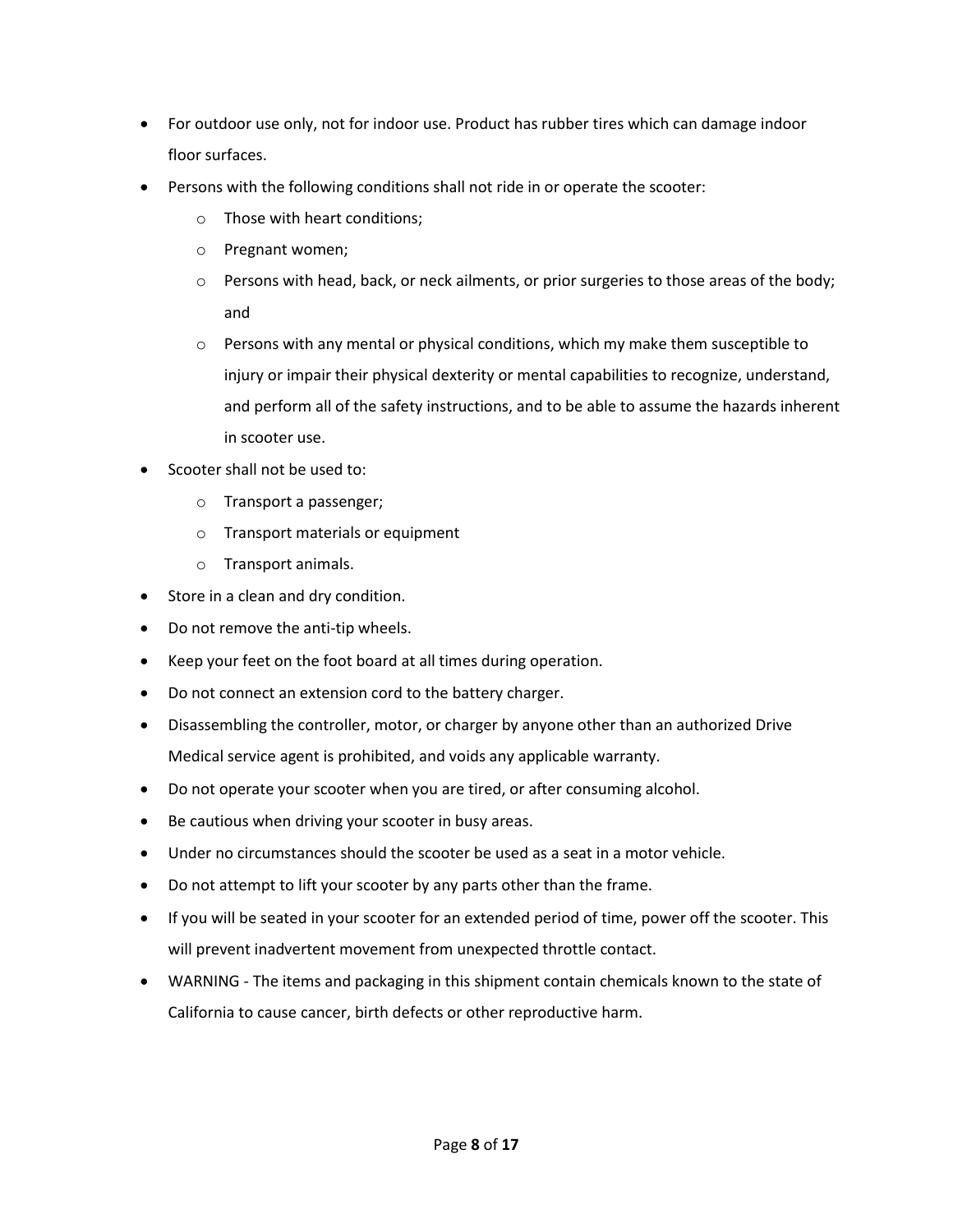# **GENERAL GUIDELINES**

Before operating your scooter fully read and understand this Owner's Manual.

Be sure to follow the setup instructions prior to using your scooter for the first time.

Users may encounter difficult maneuvering situations such as narrow areas, traveling up and down ramps, cornering, and traveling on uneven terrain. Be sure to lower the speed, take your time, and carefully maneuver the scooter.

#### **MODIFICATIONS**

Do not modify, remove, disable, or add any parts, features, or functions on your scooter. E-Wheels offer a wide variety of accessories for your scooter to help accommodate your needs.

**WARNING** – Do not modify your scooter in any way; doing so will void the warranty.

#### **SAFETY CHECK**

ATTENTION – Inspect the following components before each use:

- Electrical connections secure and free from corrosion
- Batteries fully charged and free from corrosion

#### **III. SAFETY GUIDELINES**

#### WEIGHT CAPACITY

This scooter has a maximum weight capacity that should never be exceeded. Please refer to Section X. SPECIFICATIONS for this information. The maximum weight capacity includes the user and any accessories.

**WARNING** – Exceeding the maximum weight capacity will void your warranty. E-Wheels will not be held responsible for injuries and/or damages resulting from failure to observe weight capacities.

**WARNING** – Do not carry passengers on your scooter. Your scooter is designed and tested for one user to operate while seated.

#### **INCLINE GUIDELINES**

Use caution when approaching inclines or declines; if necessary lower the speed before traveling on a slope.

When traveling up an incline try to keep the scooter moving forward. If you must come to a stop, use caution and slowly accelerate the scooter forward.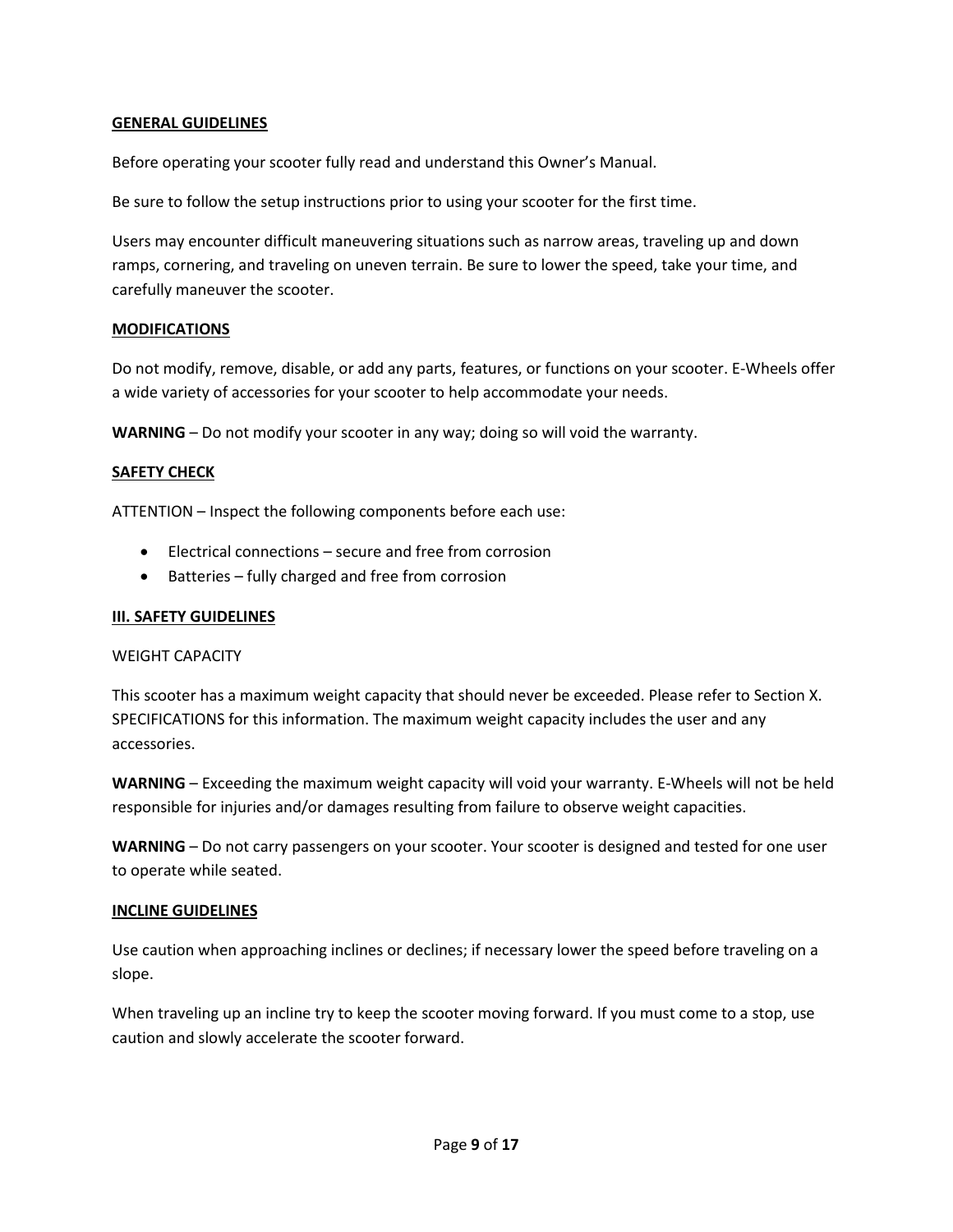# **EW-18 INCLINE GUIDELINES**

When traveling down an incline lower the speed on your scooter to the slowest setting, and proceed cautiously. If the scooter is traveling down the incline faster than you expected, slowly release the throttle and apply the hand brake, then slightly push the throttle forward to continue safely down the incline.

WARNING – Drive your scooter straight up or down an incline, never backwards. Erratic movements, or back and forth patterns may increase the chance of tipping.

#### **III. SAFETY GUIDELINES**

WARNING – Do not travel up an incline with the seat completely reclined without an attendant. Inclines vary, and doing so may decrease stability.

WARNING – Do not, under any circumstances, travel on a slope greater than the maximum climbing angle for this scooter. Exceeding the climbing angle may cause unstable conditions.

#### **BRAKES & STOPPING**

Coming to a stop in your scooter can simply be done by releasing the throttle. The throttle will automatically return to the center position, and the scooter will come to a stop.

ATTENTION – Switching the throttle in the opposite direction of travel will cause the scooter to come to an abrupt stop, and if held continuously in the opposite direction may cause erratic movements if you are unfamiliar with the controls.

#### **OUTDOOR OPERATION & INCLEMENT WEATHER PRECAUTIONS**

ATTENTION – When operating outdoors avoid uneven terrain, soft surfaces, tall grass, loose gravel, loose sand, fresh water, salt water, edges of streams, lakes or oceans. If you are unsure about a surface, avoid it.

Exposure to inclement weather should always be avoided. If you find yourself caught in inclement weather while operating your scooter, proceed to the closest shelter immediately. Completely dry your scooter before operating, charging, or storing.

#### **STEPS, CURBS & FIXED OBSTACLES**

Use extreme caution when operating your scooter near curbs, porches, stairs, escalators, drop-offs, unprotected ledges, and raised areas.

WARNING – Never attempt to navigate your scooter over a fixed obstacle taller than the maximum ground clearance.

WARNING – Never attempt to navigate your scooter backwards over an obstacle.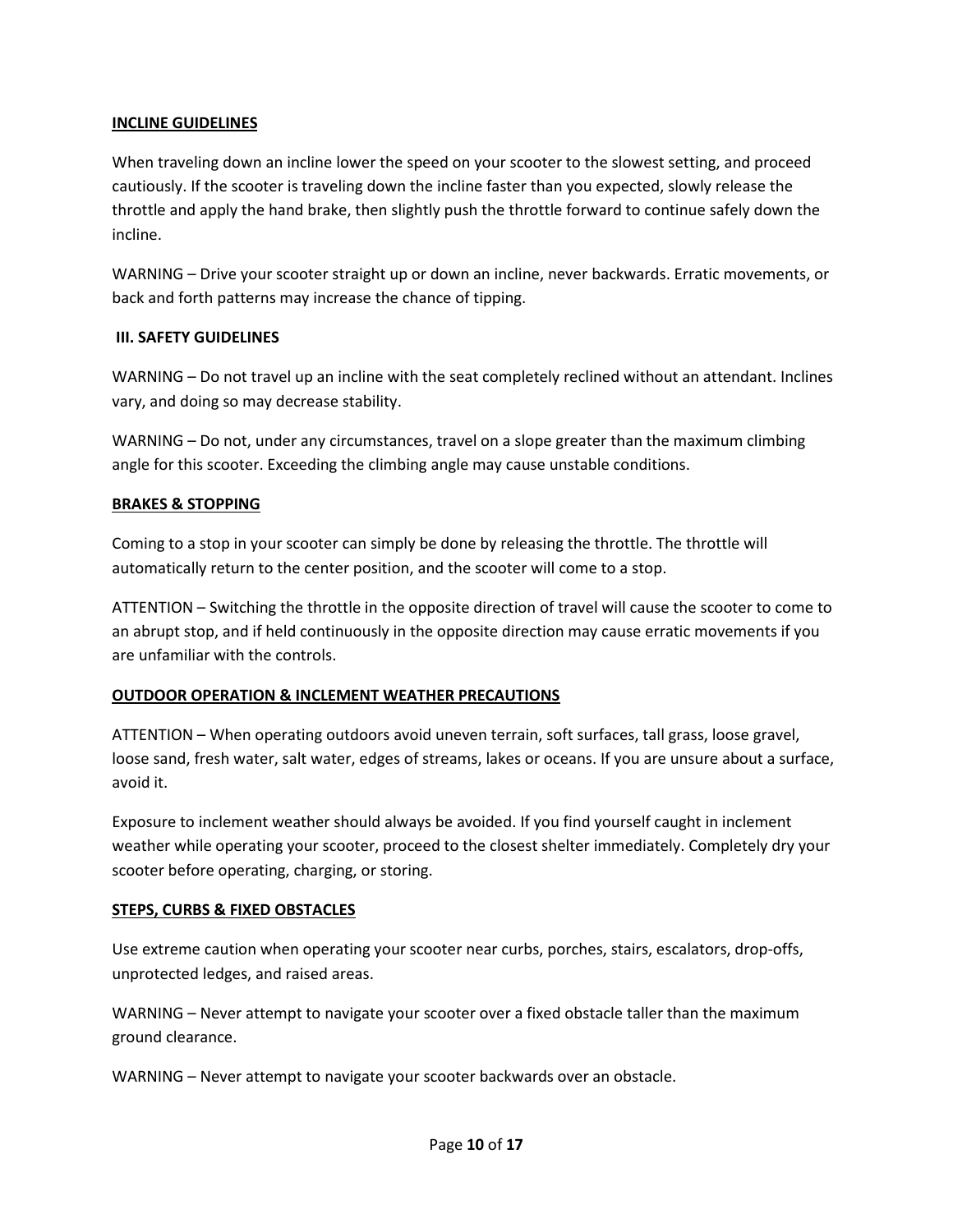WARNING - Never attempt to operate your scooter on steps or escalators.

ATTENTION – Refer to the following guidelines and diagrams when traveling over a fixed obstacle lower than the maximum ground clearance of your scooter: To maneuver up a fixed obstacle – Approach slowly, and make sure the front of the scooter is perpendicular to the obstacle. Increase the forward speed until the scooter has cleared the obstacle, and then you may reduce the speed or return the throttle to neutral.

To maneuver down a fixed obstacle – Approach slowly, and make sure the front of the scooter is perpendicular to the obstacle. Reduce the forward speed just before the front wheels come in contact with the obstacle, and remain at the reduced speed until scooter has cleared the obstacle, and then you may increase the forward speed.

#### **TRANSPORTING YOUR SCOOTER**

When transporting your scooter by vehicle it should be securely stowed in the back of a van, truck, or trunk of a car. Adjustable parts should be removed or properly secured during transport.

WARNING – Do not sit in your scooter while in a moving vehicle.

### **PHYSICAL LIMITATIONS, Rx DRUGS, ALCOHOL & SMOKING**

You must exercise awareness, caution, care, and common sense when operating your scooter. Always keep in mind your own limitations, and substance use when operating your scooter.

WARNING – Never use your scooter while under the influence of alcohol or mind altering substances.

WARNING – Never smoke while seated in your scooter. Damaged or worn upholstery increases the risk of fire hazard, and should be replaced immediately.

ATTENTION – Be aware of your own physical limitations when familiarizing yourself with the scooter.

ATTENTION – Be aware of precautions, warnings, and safety issues when taking prescribed or over-thecounter drugs while operating your scooter.

### **IV. EMI Information**

Electromagnetic interference (EMI) tests have shown to produce adverse effects on the performance and control of electrically powered mobility devices.

EMI can be produced from different sources such as cellular phones, two-way radios, radio stations, television stations, amateur radio transmitters (HAM), wireless computer links, microwave signals, paging transmitters, and transceivers used by emergency vehicles.

The EMI waves can cause unintentional movement of the scooter, or damage to the controller. Every electrical powered mobility device has a resistance to EMI. The higher the resistance level the greater the protection. The intensity of the interference can be measured in volts per meter, V/m.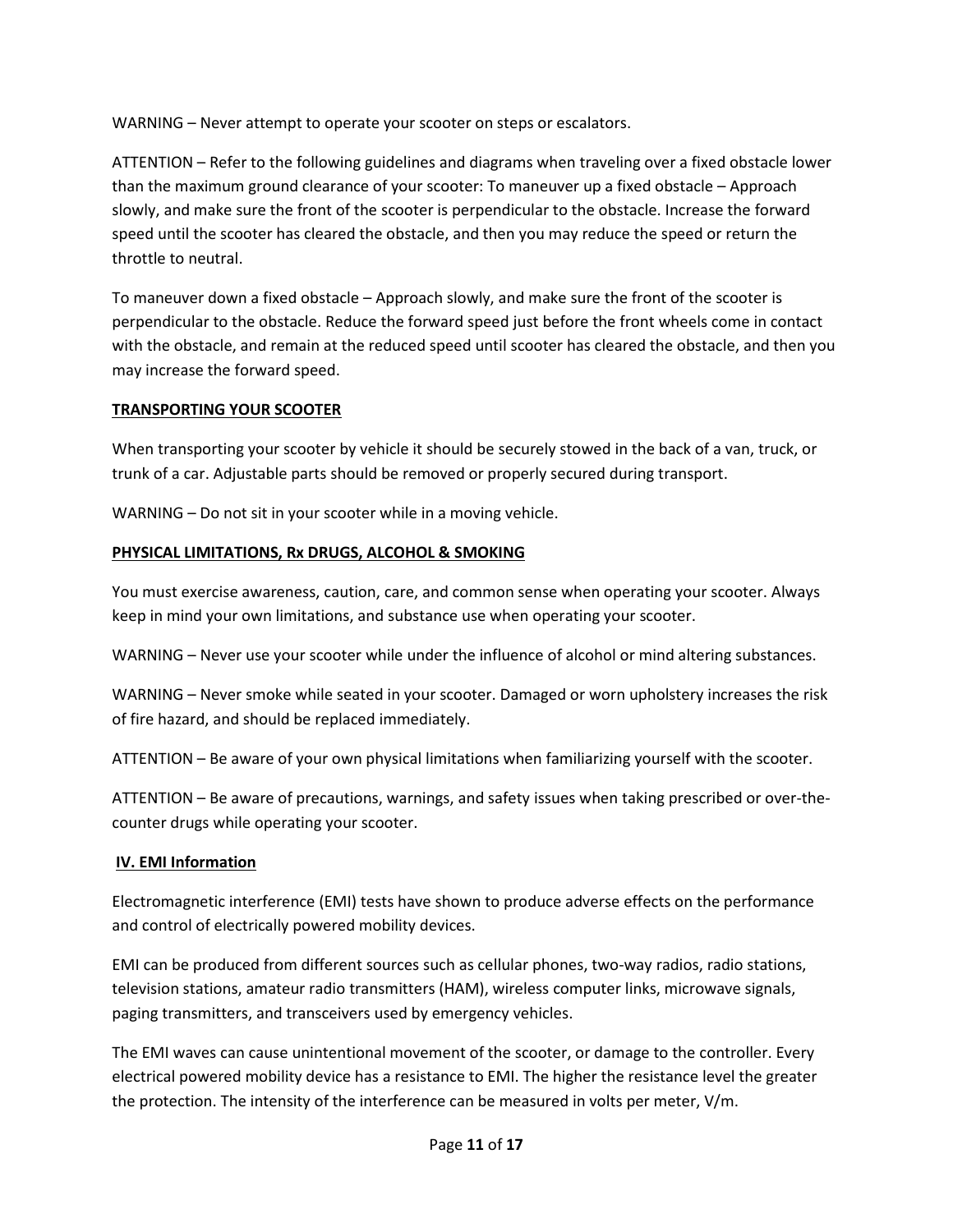At this time, current technology is capable of achieving an immunity level of 20 V/m, which provides protection from more common sources of EMI. Your scooter, with no modifications, has an immunity level of 20 V/m.

EMI becomes more intense as you move closer to the source. The EMI produced from hand-held radios are of special concern. It is possible to unintentionally bring high levels of EMI very close to the scooter's control system, effecting your movement and braking. The warnings listed below are recommended to prevent possible interference with the control system of your scooter.

WARNING – Do not operate hand-held transceivers such as CB (citizens band) radios, or turn on personal communication devices, such as cellular phones, while the scooter is powered on.

WARNING – Be aware of nearby transmitters, such as radio or television stations, and avoid close proximity.

WARNING – If you experience unintended movement or brake release occurs, power off as soon as it is safe. Please report EMI incidents to E-Wheels.

Please refer to the diagram below to identify your scooter parts. Familiarize yourself with the terminology to better understand part references throughout the Owner's Manual.

- 1. Control Panel
- 2. Tiller
- 3. Front Wheel & Motor Assembly
- 4. Battery Compartment
- 5. Floorboard
- 6. Rear Wheels
- 7. Hand Brake
- 8. Horn
- 9. Throttle Handle
- 10. Forward/Reverse Switch
- 11. High/Low Speed Switch
- 11. High/Low Speed Switch



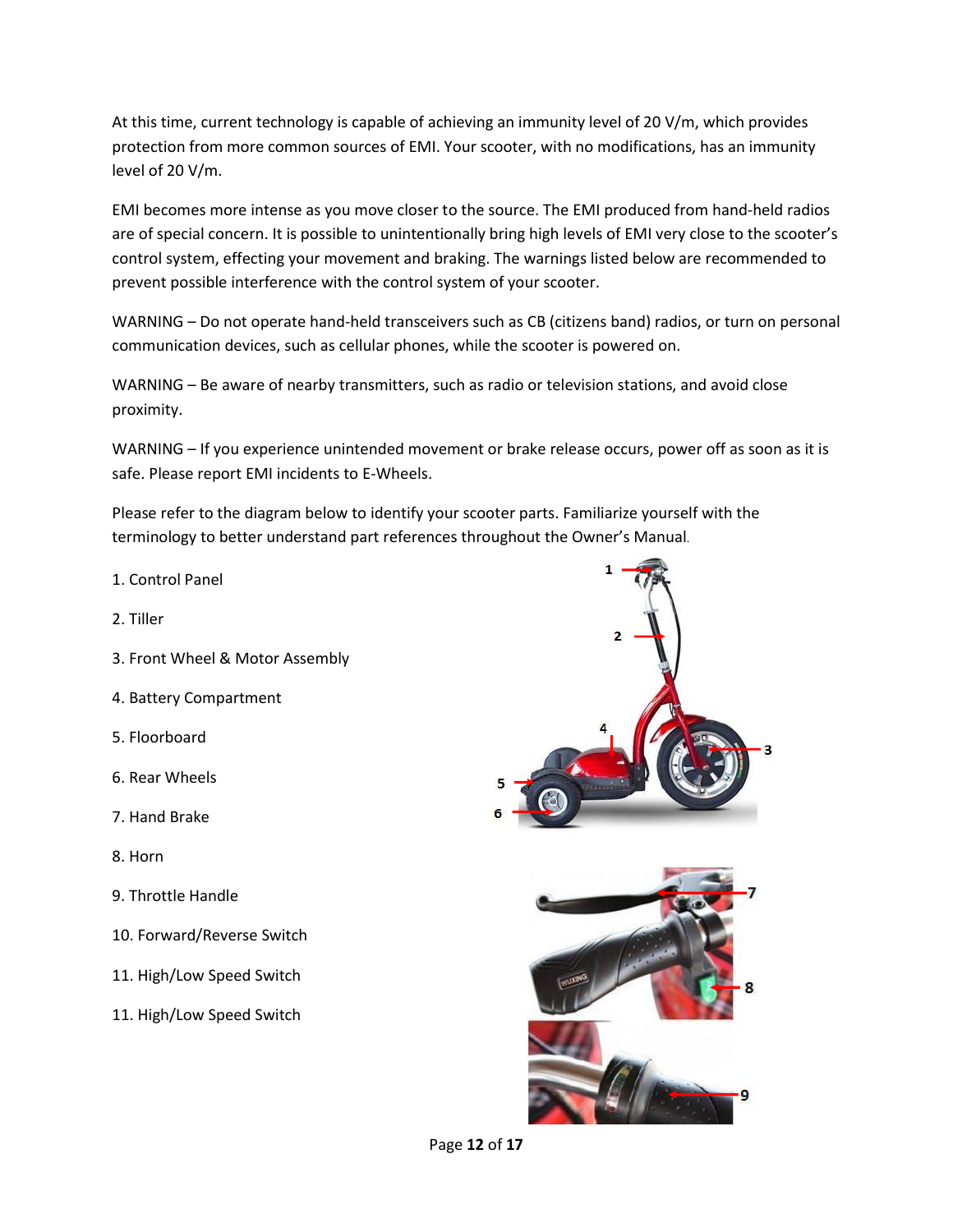# **EW-18 V. OPERATION**

After your scooter is assembled, and adjustments have been made you are now ready to operate your scooter.

The key switch applies power to the control system electronics, which in turn supplies power to the motors. Turn the key switch with the key inserted to turn on your scooter.

ATTENTION – Do not use the key switch to stop, or as a brake. Doing so may shorten the life of the drive components.

SUGGESTION – It is recommended you start at slow speeds when familiarizing yourself with your scooter controls. Once you feel comfortable with the controls, and movement of the scooter you may then increase the speed.

Engage the throttle slowly, and begin steering to drive forward, backward, left or right. If you want to stop the scooter, release the throttle and engage the hand brake.

ATTENTION - Only releasing the throttle without engaging the hand brake will cause the scooter to coast, it will not engage any braking mechanism.

When the scooter is turned on, the battery gauge will display red and green indicators:

Red: Your scooter should be charged as soon as possible.

Green: Your scooter has low to full battery capacity.

#### **VI. BATTERIES & CHARGING**

#### **CHARGING YOUR SCOOTER**

To charge your scooter, position the front of the unit next to a standard electrical outlet. Be certain the power is turned off. Plug the charger into the scooter, and then into the electrical outlet. When the batteries are fully charged remove the charger from the scooter.

SUGGESTION – The lights on your charger indicate different charge statuses. The light indicators can be found on the charger itself, or the manual provided with the charger. In most cases your charger will show a red or orange light when charging, and a green light when fully charged.

#### **INITIAL BATTERY CHARGE**

To ensure maximum use from your new batteries fully charge the scooter prior to initial use for 8 to 12 hours. Operate your scooter until the battery gauge shows half capacity, and then give your scooter another full charge for 8 to 12 hours.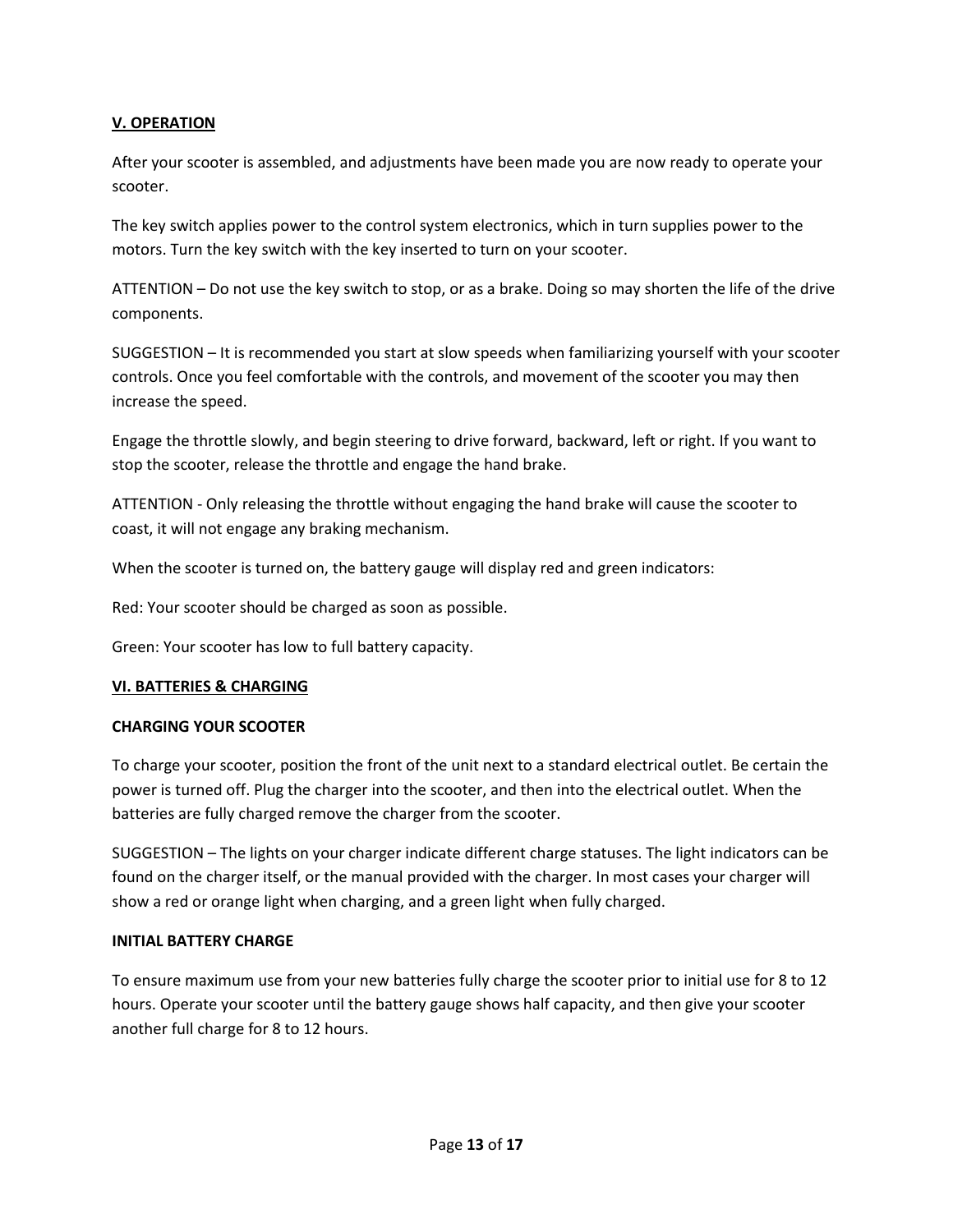# **EW-18 BATTERY MAINTENANCE & CHARGING HABITS**

To ensure maximum life from your batteries, and continued use of your scooter please follow these charging guidelines based on your usage:

SUGGESTION – If you use your scooter on a daily basis, charge the batteries as soon as you are finished with the day's activities, and leave it on the charge until you are ready to use the following day.

SUGGESTION – If you use your scooter infrequently, charge the batteries once a week for 10 to 14 hours.

#### **BATTERY RANGE**

There are many factors that affect the range of your batteries, including the surfaces, inclines, curves, or wind you encounter when operating your scooter. If not ideal conditions, all of these factors will reduce the travel time or distance between charges. Follow these suggestions for maximum range:

SUGGESTION – Fully charge the batteries prior to any trip, and plan your trip in advance to avoid inclines.

SUGGESTION – Limit baggage and accessory weight to essential items, and maintain an even speed avoiding stop-and-go driving.

#### **PUBLIC TRANSPORTATION**

Sealed lead acid AGM or gel-cell batteries are designed for use in scooters. These batteries are Federal Aviation Administration (FAA) approved. Since there is no danger of spillage or leakage, this allows for safe transportation on aircraft, buses, and trains.

SUGGESTION – When transporting your scooter on public transportation contact your carrier's ticket counter in advance to determine their specific

#### **VII. INSPECTION & MAINTENANCE**

#### GENERAL GUIDELINES

Your scooter is an advanced mobility device, and with the correct routine maintenance you can ensure years of maximum use. While some of the maintenance can be done by yourself, you may need assistance from an authorized distributor.

Preventative maintenance is the key to keeping your scooter in prime operating condition.

Follow the Maintenance Schedule at the end of this section to periodically inspect your scooter for serviceable items.

- Avoid abuse to the throttle and control functions.
- Avoid prolonged exposure to extreme heat or cold.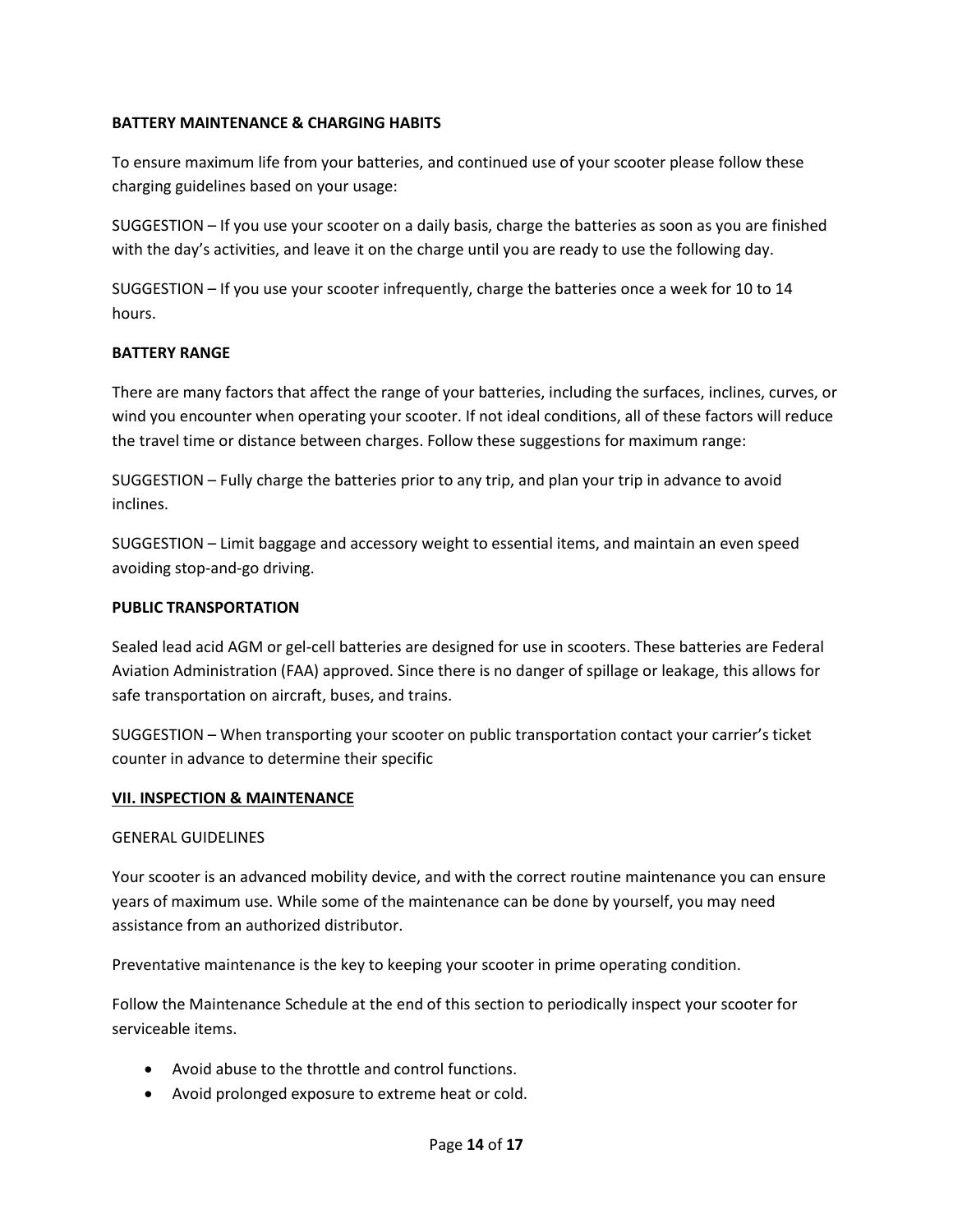- **EW-18**  Keep the scooter clean and free from moisture.
	- Never use a conditioner on the tread of the wheels.

### **EXPOSURE TO MOISTURE**

Should your scooter come in contact with water or moisture, dry your scooter thoroughly with a towel. Allow your scooter to sit in a dry place for 8 to 12 hours to allow unseen moisture to evaporate. Check the throttle operation and brakes before using your scooter again. If any items require service please contact E-Wheels Service department 888 571 2845.

#### **OPERATING TEMPERATURES**

Your scooter is designed to operate ideally between 18°F and 122°F. In extremely cold conditions your batteries may freeze depending on the battery charge, usage, and composition of the batteries. In extremely hot conditions your scooter may operate at a lower speed. This is due to the safety mechanism built into the unit to prevent damage to the gearbox and other electronic functions when operating too hot.

#### **VIII. INSPECTION & MAINTENANCE**

#### **STORAGE**

If you need to store your scooter, be sure it is stored in a dry place free from extreme temperatures. Always fully charge, and then disconnect the batteries prior to storage.

ATTENTION – Infrequently charged batteries, or batteries stored without a full charge are susceptible to permanent damage, causing unreliable performance from your scooter.

If your scooter is stored for a prolonged period flat spots may develop in the wheels. This will cause an uneven sensation when driving, but should work itself out over time. If you still notice the flat spots after continued use, replace the wheels on your scooter immediately.

SUGGESTION – You can place a sturdy platform under the frame of your scooter to bring the wheels off the ground, and weight off the wheels. This will prevent flat spots from developing while storing your scooter.

WARNING – Improper storage of your scooter may result in permanent damage to the frame and electronics.

#### **CLEANING & DISINFECTION**

To clean your scooter uses a damp cloth with a mild, non-abrasive cleaner on the plastic and metal parts. If necessary, clean your scooter with an approved disinfectant safe for use on your unit.

WARNING – Never hose off your scooter or expose it to direct contact with water.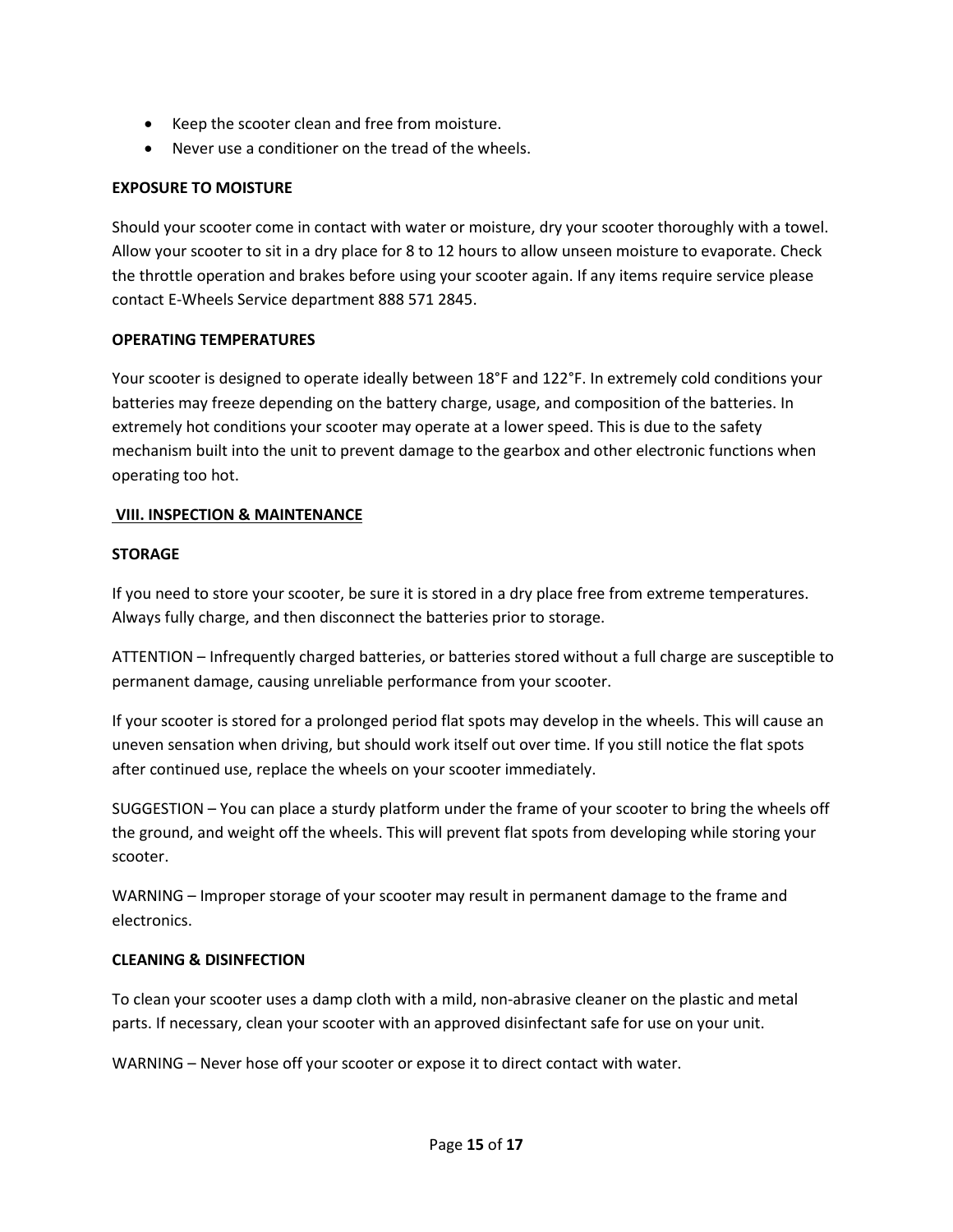WARNING – Never use any chemicals on the upholstery of your seat, this may cause the seat to dry out and crack.

### **IX. INSPECTION & MAINTENANCE**

### DISPOSAL OF YOUR SCOOTER & PARTS

You must follow applicable local and national regulations when disposing of your scooter, or defective scooter parts. Contact your local waste agency, recycling center, or E-Wheels for information on proper disposal.

The following conditions may indicate a serious problem with your scooter. Contact E-Wheels if one of the following conditions occurs:

- Motor or gearbox noise
- Frayed electrical harnesses
- Cracked or broken connections
- Uneven wear on the tires
- Veering to one side
- Bent or broken wheel assemblies
- Will not power on
- Loose seat or seat components

### MAINTENANCE SCHEDULE

• Inspect your scooter routinely for service issue or wearable items.

### INSPECTION DAILY WEEKLY MONTHLY

- Inspect the throttle is not bent when in neutral or rest position.
- Inspect electrical harnesses are not frayed or have exposed wires. Check for flat spots on tires
- Inspect seat, armrests, and frame for loose hardware or damage
- Inspect batteries are free from corrosion
- Inspect all harnesses to the controller are securely fastened
- Check the brakes for functionality at lowest speed setting
- Check the anti-tip wheels for wear, and contact with the ground while at rest
- Check for sufficient tread on the tires
- Check for proper tire inflation, if applicable to your scooter
- Check for proper front wheel alignment
- Check the entire scooter for loose hardware or changes in performance
- Check the entire scooter and clean any mud, dirt, hair, food, drink, etc. on the unit